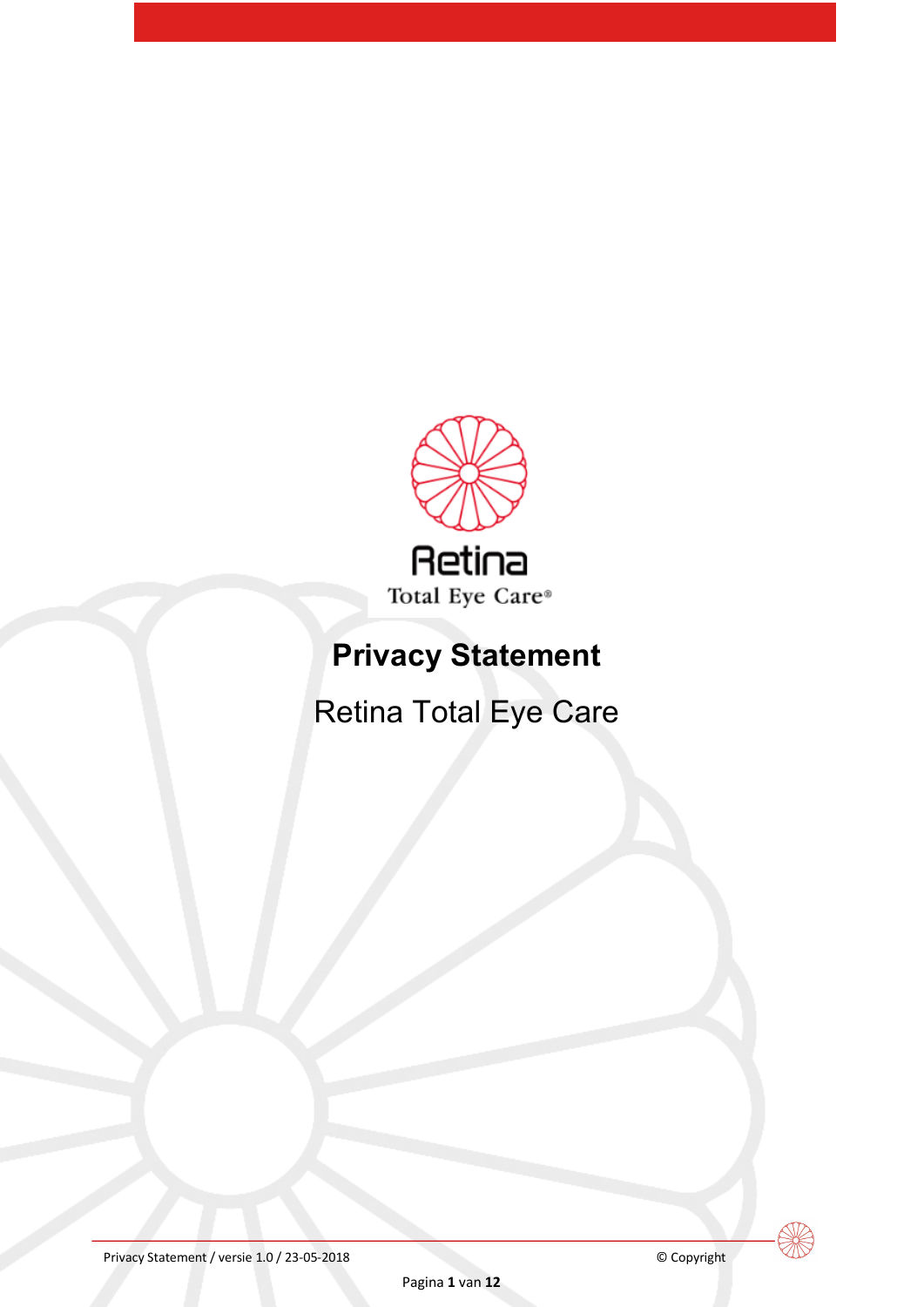

## **Privacy Statement Retina Total Eye Care**

Dit is de Privacy Statement van Retina Total Eye Care. Om u goede zorg te bieden, verwerkt Retina Total Eye Care uw persoonsgegevens.

Retina Total Eye Care vindt een zorgvuldige omgang met uw persoonsgegevens van groot belang. Uw persoonsgegevens worden door ons dan ook zorgvuldig verwerkt en beveiligd. U kunt erop rekenen dat uw gegevens bij ons veilig zijn en dat wij ons houden aan de geldende wettelijke regels.

## Waarom heeft Retina Total Eye Care een Privacy Statement?

We hebben in dit Privacy Statement voor u op een rijtje gezet hoe wij omgaan met uw persoonsgegevens. U kunt in dit Privacy Statement lezen welke persoonsgegevens wij van u verwerken, voor welke doeleinden, wie uw gegevens mag inzien, hoe wij uw gegevens bewaren, aan wie wij uw gegevens doorgeven en welke invloed u daarop zelf kunt uitoefenen. Uw belang staat bij ons voorop!

#### Wat zijn persoonsgegevens?

Persoonsgegevens zijn alle gegevens die kunnen worden herleid tot een natuurlijk persoon en dat bent u. Bij persoonsgegevens kunt u denken aan: uw naam, adres, geboortedatum, telefoonnummer e-mailadres en biometrische gegevens. Dit soort gegevens verkrijgen wij van u als u bijvoorbeeld een formulier invult, een brief of e-mail stuurt, of met ons belt. Ook als u de website van Retina Total Eve Care bezoekt, verstrekt u ons in sommige gevallen persoonsgegevens. Bijvoorbeeld in de vorm van een IP-adres of een cookie.

Op het moment dat uw persoonsgegevens door uzelf of door een derde met Retina Total Eye Care worden gedeeld verwerken wij deze. De betekenis van het begrip verwerken is ruim en houdt onder meer in: verzamelen, opslaan, raadplegen, verwijderen, gebruiken en het verstrekken van gegevens aan derde partijen.

#### Waarop is dit Privacy Statement van toepassing?

Dit Privacy Statement is van toepassing op alle persoonsgegevens die Retina Total Eye Care van u (op geheel of gedeeltelijk geautomatiseerde wijze) verwerkt in het kader van haar dienstverlening.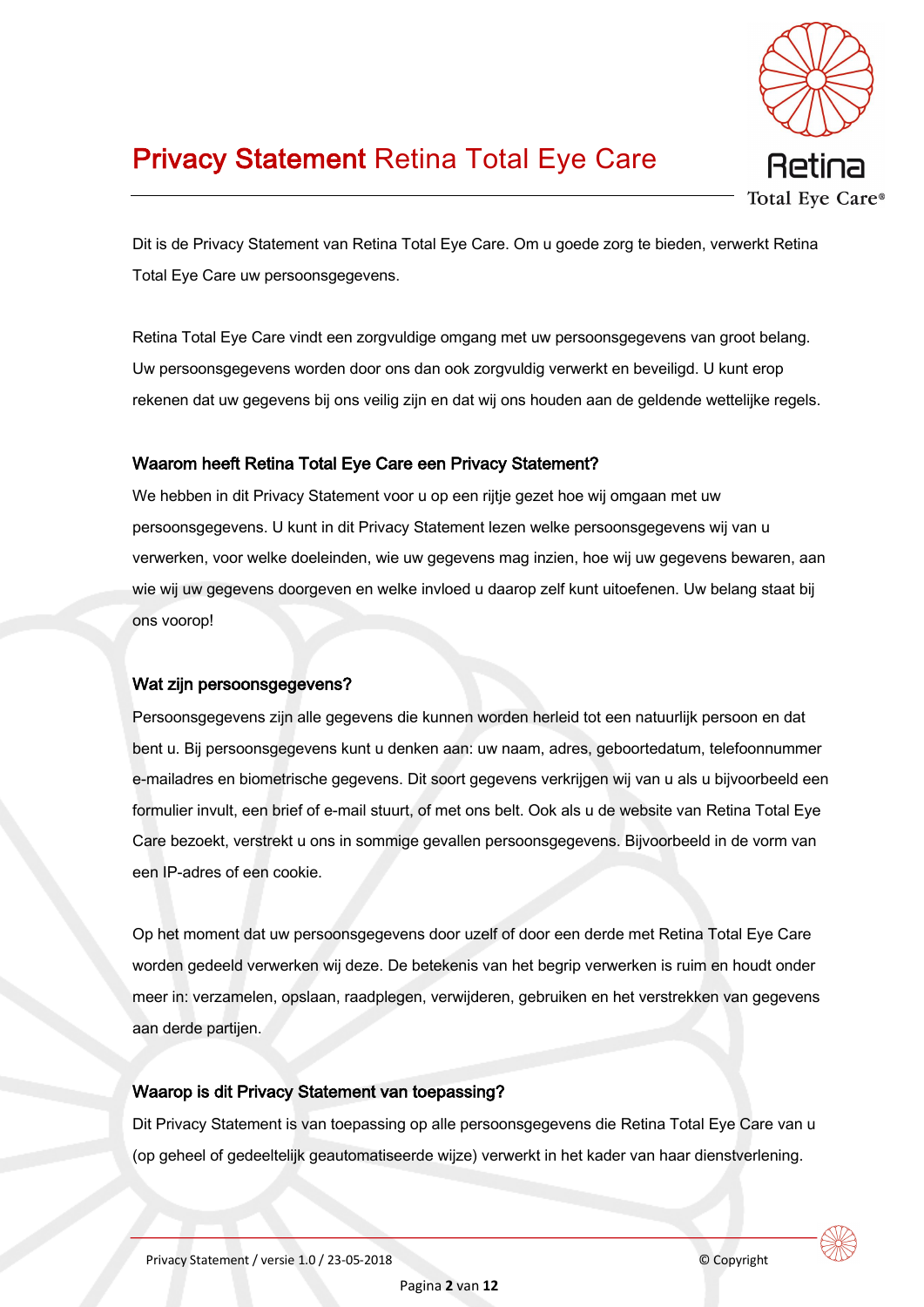

## Van wie verwerkt Retina Total Eye Care persoonsgegevens?

Van alle personen met wie we contact hebben of die de website van Retina Total Eve Care bezoeken, kunnen we persoonsgegevens verwerken. Dit zijn onder meer cliënten/patiënten van Retina Total Eye Care. Ook verwerken we persoonsgegevens van contactpersonen van zakelijke klanten, leveranciers of business partners van Retina Total Eye Care.

#### Wie is verantwoordelijk voor de verwerking van uw persoonsgegevens?

De verantwoordelijke voor het verwerken van uw persoonsgegevens is Retina Total Eve Care. gevestigd aan Traaij 42, 3971 GP te Driebergen. De verantwoordelijke is degene die formeel-juridisch beslist of en, zo ja, welke persoonsgegevens worden verwerkt, met welk doel dat gebeurt en op welke wijze.

#### Waarvoor gebruikt Retina Total Eye Care uw persoonsgegevens?

Retina Total Eye Care mag enkel persoonsgegevens van u verwerken als wij daarvoor een wettelijke grondslag hebben. De wettelijke grondslagen voor het verwerken van uw persoonsgegevens zijn:

- uw toestemming;
- de verwerking van uw gegevens is noodzakelijk voor de uitvoering van een overeenkomst;
- de verwerking van uw gegevens is noodzakelijk om een wettelijke verplichting na te komen;
- de verwerking van uw gegevens is noodzakelijk ter bestrijding van ernstig gevaar van uw gezondheid; en
- de verwerking van uw gegevens is noodzakelijk met het oog op het belang van Retina Total Eye Care, waarbij uw belang niet prevaleert.

Retina Total Eye Care verwerkt uw persoonsgegevens ten behoeve van een efficiënte en effectieve bedrijfsvoering, in het bijzonder in het kader van het uitvoeren van de volgende activiteiten:

#### Goede zorgverlening

In het kader van goede zorgverlening registreren wij uw naam en adresgegevens, uw contactgegevens en alle informatie van verwijzer, huisarts, en apotheker die ons in staat stelt de juiste en veilige zorg te bieden. Ook vragen wij uw legitimatiebewijs. We maken nooit een kopie, maar noteren het type document (paspoort, rijbewijs, vreemdelingendocument, identiteitskaart) waarmee u zich heeft geïdentificeerd en nummer. Ook noteren we uw BSN.

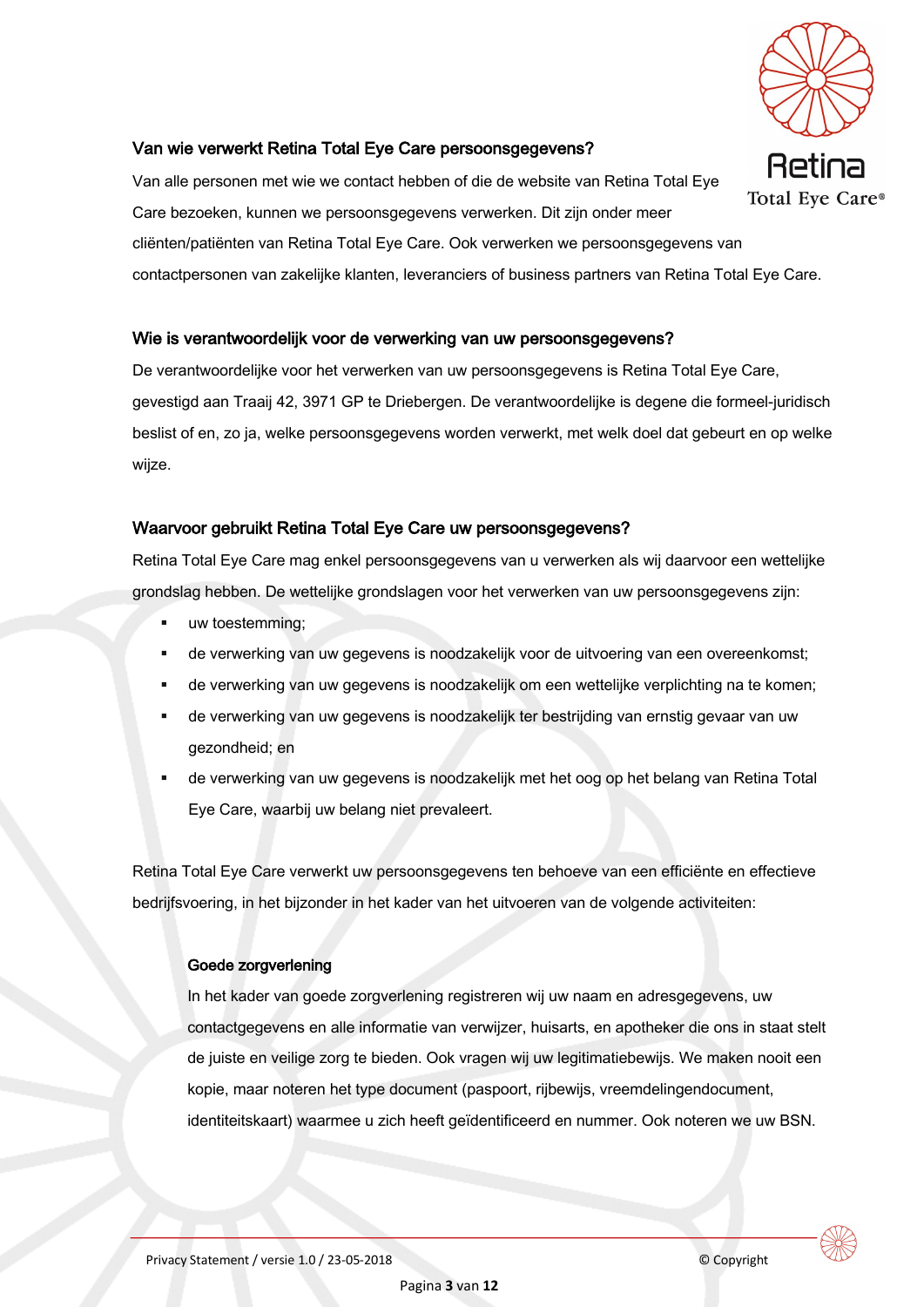

Bij een eerste bezoek aan de kliniek vragen we of we een foto van u mogen maken voor in het patiëntdossier, zodat alle zorgverleners die bij uw behandeling betrokken zijn, snel kunnen zien of zij de juiste patiënt voor zich hebben.

Vervolgens vragen wij u uiteenlopende informatie over uw ziektebeeld, medicijngebruik. beroep, levensstijl (roken, alcohol- en drugsgebruik), zwangerschap etc. Ook verblijf in een buitenlands ziekenhuis valt hieronder. Dit noemen we de anamnese en doen we om een goede inschatting te maken van de beste behandeling, de risico's en de verwachtingen.

Alle zorgverleners die direct betrokken zijn bij uw behandeling, hebben toegang tot deze gegevens. Daar hoort ook alle informatie bij afkomstig van laboratorium en onderzoeksgegevens.

Indien u geen bezwaar maakt, sturen wij uw huisarts/verwijzer een brief met de uitgevoerde behandelingen en/of advies voor verdere zorgverlening. Uw apotheker sturen wij een recept voor medicatie als dat nodig is. Deze informatie wordt via beveiligde e-mailsystemen gecommuniceerd/ op papier aan u meegegeven.

Soms worden beeld- en geluidopnamengemaakt in het kader van de zorgverlening aan patiënten. Daarbij kan het bijvoorbeeld gaan om telefoongesprekken, opnamen met bewakingsapparatuur en opnamen in het kader van de behandeling. Deze opnames vallen onder het medisch beroepsgeheim. Gebruik van deze opname voor andere doeleinden doen we alleen met uw schriftelijke toestemming.

#### Declaratie naar zorgverzekeraar

Voor een correcte declaratie van de behandeling naar uw zorgverzekering vragen w ij uw BSN-nummer, polisnummer. Onze medewerkers van de zorgadministratie controleren uw NAW-gegevens, de verwijzing, de registraties van de uitgevoerde behandelingen en sturen dan de declaraties naar uw zorgverzekering.

Wanneer de zorg niet onder uw zorgverzekering valt, registreren wij uw bankgegevens voor een automatische incasso of worden bij pinbetaling geregistreerd ten behoeve van de financiële administratie.

Als een zorgverzekeraar de juistheid en rechtmatigheid van declaraties wil onderzoeken en dit niet lukt op anonieme wijze of met uw toestemming, dan mag de medische adviseur van de

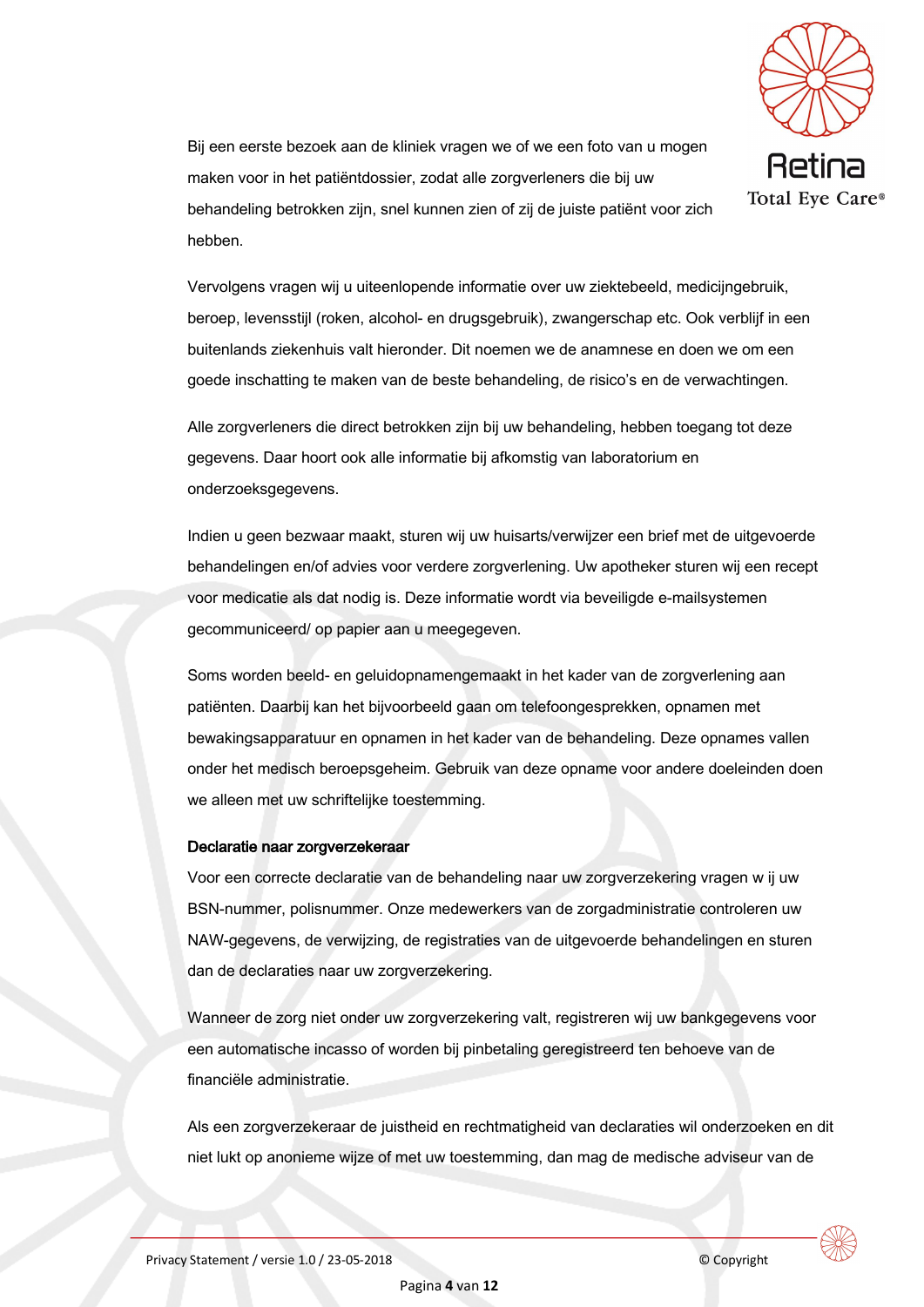

verzekeraar aan de hand van een zorgvuldige procedure uw dossier inzien. Hierbij zijn zij verplicht te werken volgens het protocol materiele controle van Zorgverzekeraars Nederland.

#### Meten van behandelresultaten en ervaringen

Wij vragen u vooraf toestemming om mee te doen met (digitale) onderzoeken waarmee we effect van de behandeling meten (PROM's) en uw ervaringen (Prems. Patiëntervarings onderzoek). Door middel van een verwerkersovereenkomst met de externe partijen die deze onderzoeken uitvoeren is uw privacy gewaarborgd.

Resultaten van de Proms en Prems worden ook gebruikt om landelijk uitkomsten te vergelijken.

#### Wetenschappelijk onderzoek

In principe wordt voor wetenschappelijk onderzoek uw schriftelijke toestemming gevraagd. Voor wetenschappelijk onderzoek zijn uw gegevens geanonimiseerd.

#### Interne en externe kwaliteitscontrole

Onze kliniek wordt jaarlijks bezocht door een extern auditor die controleert of we aan de kwaliteitseisen van het ZKN/ISO keurmerk voldoen. Inzage in patiëntdossiers maakt deel uit van deze kwaliteitsaudit. Wij geven alleen inzage in dossiers waarvan de patiënt vooraf specifiek schriftelijk toestemming heeft gegeven. Dit is ook het geval bij kwaliteitsvisitaties door de beroepsgroep van de medisch specialisten.

Inspectie voor Gezondheidszorg en Jeugd kan aangekondigd en onaangekondigd inspecties uitvoeren in de kliniek. Op grond van wettelijke taak voor de Inspectie is hiervoor geen toestemming nodig van de patiënt, desondanks streven wij ernaar deze zoveel mogelijk anoniem te presenteren. De inspecteurs van IGJ hebben een beroepsgeheim.

#### Klachten en geschillen

Voor de afhandeling van klachten of geschillen is het nodig dat externe klachtenfunctionaris of de geschillencommissie een afschrift van uw dossier met relevante informatie krijgt. Hiervoor vragen we eerst uw specifieke, schriftelijke toestemmin.

#### Incidenten, calamiteiten en bijzondere situaties

Voor een systematische bewaking, beheersing en verbetering van de kwaliteit van de zorg is het van belang om onbedoelde gebeurtenissen tijdens het zorgproces, die tot schade aan de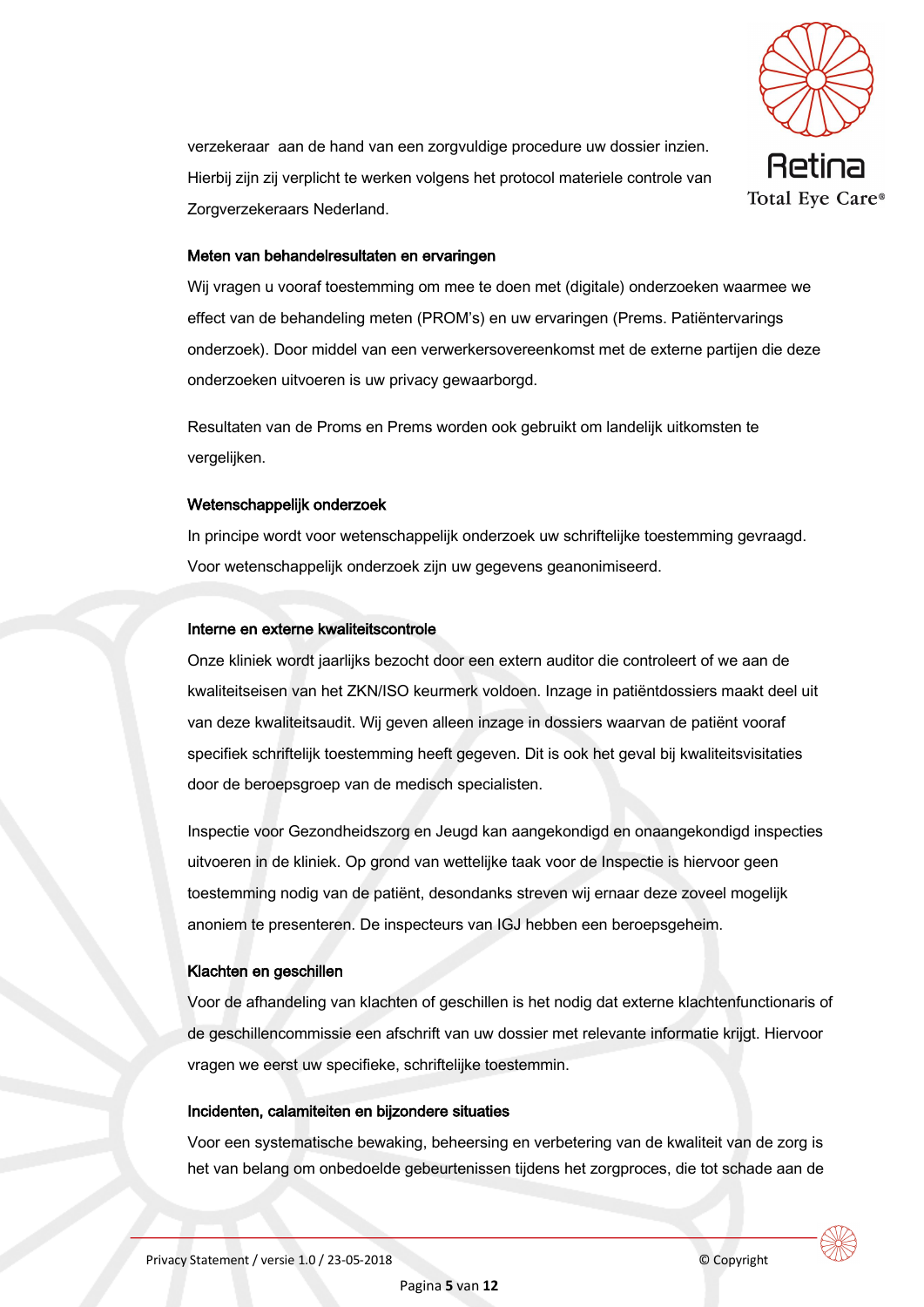

patiënt hebben geleid of zouden kunnen leiden ('incidenten'), te melden en te analyseren. Dit noemen we ook het VIM-systeem (Veilig Incidenten Melden). Op grond van de wet mag een arts wel zonder toestemming van de

patiëntgegevens beschikbaar stellen die nodig zijn om het incident te onderzoeken. De gegevens in het meldsysteem zijn niet openbaar, ook niet voor de patiënt. De gegevens kunnen alleen gebruikt worden door de personen die het incident behandelen. Het rapport van de bevindingen is voor intern gebruik; de patiënt krijgt geen kopie en heeft geen recht op inzage in dit rapport. U wordt wel geïnformeerd over het incident en de melding daarvan, dit wordt ook vastgelegd in uw dossier.

Ernstige calamiteiten zijn wij verplicht te melden bij Inspectie voor Gezondheidszorg en Jeugd. hiervoor vragen wij geen toestemming. Bij mogelijke uitbraak van infectieziekten zijn wij verplicht uw gegevens door te geven aan de GGD.

Prikaccident is een verzamelnaam voor prik-, snij-, bijt-, spat- of krabongevallen, waarbij iemand in contact komt met het bloed of lichaamsvloeistof van een ander. Situaties waarbij onze medewerkers per ongeluk onbeschermd contact hebben met bloed, worden gemeld aan Prikpunt. Wij vragen dan uw medewerking om uw bloed te laten testen op o.a. besmetting met bijvoorbeeld hepatitis B, hepatitis C of HIV. Uitslagen van dit onderzoek worden vastgelegd in een beveiligd document en voor inzake alleen de behandelend arts en directeur met geheimhouding.

#### Wettelijk verplichtingen

Soms zijn we verplicht om uw persoonsgegevens aan derden te verstrekken. U moet hierbij denken aan de NZa, politie en justitie, de FIOD-ECD. We controleren dan eerst het doel en controleren of deze aan de wet gestelde eisen voldoet. Wij volgen hierbij ook de door de artsenfederatie KNMG (Koninklijke Nederlandsche Maatschappij tot bevordering der Geneeskunst) opgestelde richtlijnen.

#### **Overige situaties**

In eventuele andere situaties dan hierboven genoemd, vragen wij om uw toestemming. Zo kan bijvoorbeeld een hygiënist mee willen kijken bij een behandeling. Wij vragen hierbij vooraf om uw toestemming.

© Copyright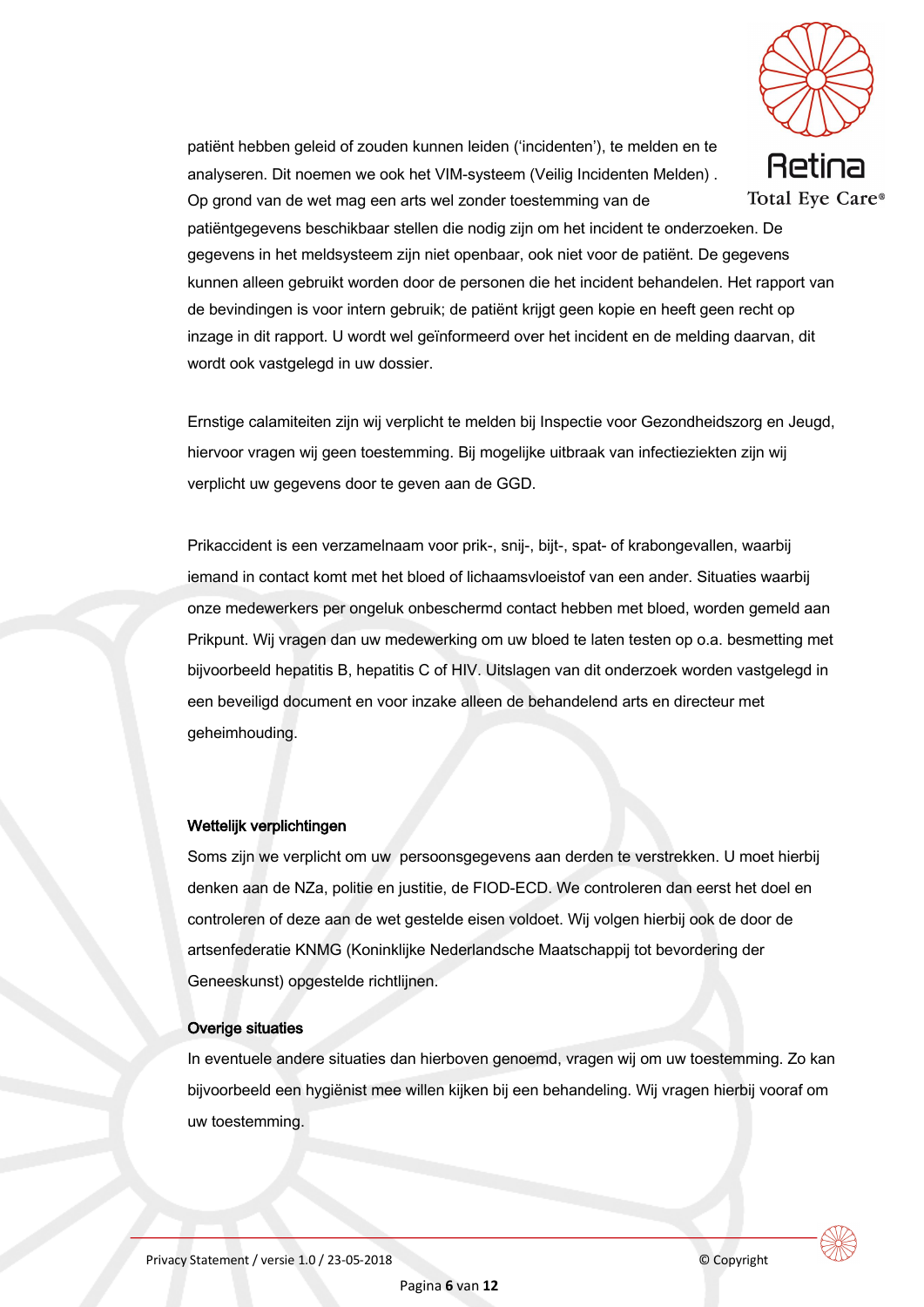

## Hoe gaat Retina Total Eye Care met uw persoonsgegevens om?

Zorgvuldig, veilig en vertrouwelijk. Zo gaan wij met uw persoonsgegevens om. Hiervoor heeft Retina Total Eye Care een beleidsdocument opgesteld.

### Toezicht op het verwerken van persoonsgegevens

De regels over het beschermen van uw persoonsgegevens zijn vastgelegd in de Wet bescherming persoonsgegevens, vanaf 25 mei 2018 betreft dat de Algemene Verordening Gegevensbescherming. De Autoriteit Persoonsgegevens (AP) ziet erop toe dat deze wet wordt nageleefd.

Wanneer u van mening bent dat de bepalingen uit dit Privacy Statement niet of onvoldoende door ons worden nageleefd heeft u het recht om een klacht in te dienen bij de AP. De contactgegevens van de AP zijn:

Bezuidenhoutseweg 30 2594 AV Den Haag 0900-2001201

#### Veilig

Om uw privacy en de vertrouwelijkheid van uw gegevens te beschermen, treft Retina Total Eye Care passende technische en organisatorische maatregelen. Wij nemen beveiligingsmaatregelen om misbruik van en ongeautoriseerde toegang tot persoonsgegevens te voorkomen.

Naast het beveiligen van de systemen, willen we ook dat binnen Retina Total Eye Care niet iedereen toegang heeft tot uw gegevens. De systemen waarin klantgegevens zijn opgeslagen, zijn daarom enkel toegankelijk voor een selecte groep medewerkers voor wie het noodzakelijk is voor het uitvoeren van hun werkzaamheden dat ze toegang hebben.

Onze elektronische zorgsystemen, waarin uw medische gegevens staan, zijn op verschillende wijze beveiligd met o.a. toegangsbeperkingen, logging, etc. Wij werken uitsluitend met systemen en partijen die voldoen aan de eisen van de NEN7510/ISO 27001. Ook zorgen we voor maatregelen tegen verlies van gegevens zoals backups, tegen brand en verlies of diefstal.

Andere voorbeelden:

Kliniek wordt periodiek onderworpen aan privacy en security audits

Pagina 7 van 12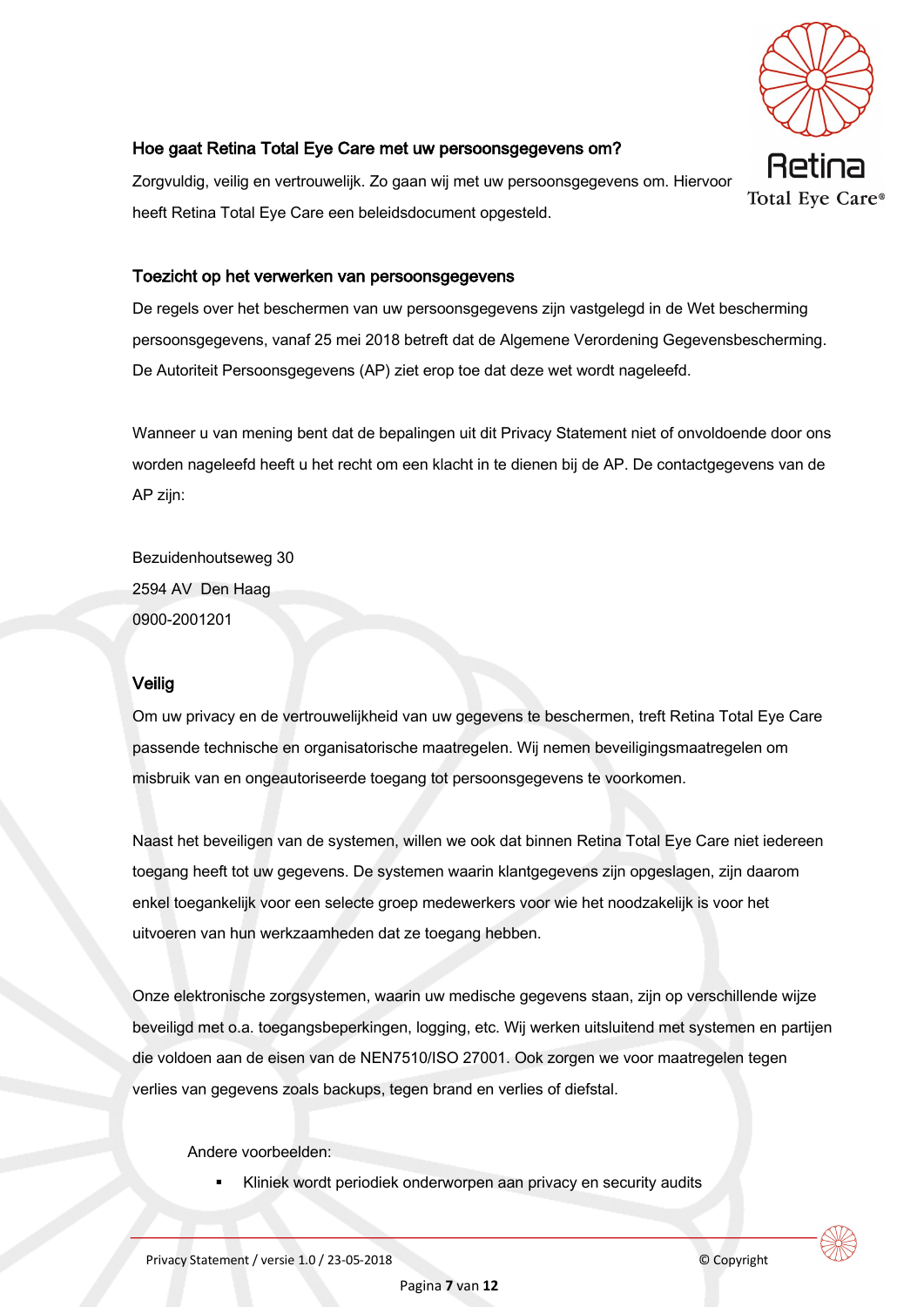

- Alle/enkele medewerkers zijn geschoold in voorkomen van beveiligingsincidenten en gebruik van de meldcode datalekken in het geval er ondanks alle maatregelen toch misbruik is gemaakt van uw gegevens.
- uitwisselingssystemen, versleuteld e-mailverkeer.

#### Melden van incidenten

Mocht er onverwachts blijken dat er toch jets niet goed is gegaan met de bescherming van uw persoonsgegevens, of we vermoeden dat dit het geval is, dan zullen wij dit melden bij de AP. Indien de inbreuk op uw persoonsgegevens voor u mogelijk ongunstige of nadelige gevolgen heeft, laten we u dit zo snel mogelijk weten.

#### Vertrouwelijk

We gaan ervan uit dat uw gegevens altijd vertrouwelijk van aard zijn. Iedere medewerker van Retina Total Eye Care is daarom tot geheimhouding verplicht. Dit ook eveneens voor derden die door Retina Total Eye Care zijn ingehuurd of anderszins zijn aangesteld om werkzaamheden te verrichten. Personen die belast zijn met het uitvoeren van technische werkzaamheden op onze systemen zijn eveneens gehouden tot geheimhouding. Kortom iedereen die inzicht heeft in uw gegevens is belast met een geheimhoudingsplicht.

#### Hoelang bewaren we uw gegevens?

Retina Total Eye Care bewaart uw gegevens niet langer dan noodzakelijk is voor de doeleinden waarvoor uw gegevens worden verwerkt en dan wettelijk is toegestaan. Hoelang bepaalde gegevens worden bewaard is afhankelijk van de aard van de gegevens en de doeleinden waarvoor zij worden verwerkt. De bewaartermijn kan dus per doel verschillend zijn.

#### Verstrekken aan derden

Wij verstrekken uw persoonsgegevens uitdrukkelijk *niet aan derden*, tenzij dat noodzakelijk is in het kader van de uitvoering van de overeenkomst, indien dit wettelijk verplicht is of wanneer u ons hiervoor uw toestemming hebt gegeven.

Retina Total Eye Care kan ook verplicht zijn persoonsgegevens te verstrekken op basis van wet- of regelgeving, op basis van een uitspraak van een bevoegde rechter, of bij fraude of misbruik. Als dat het geval is verleend Retina Total Eye Care haar medewerking.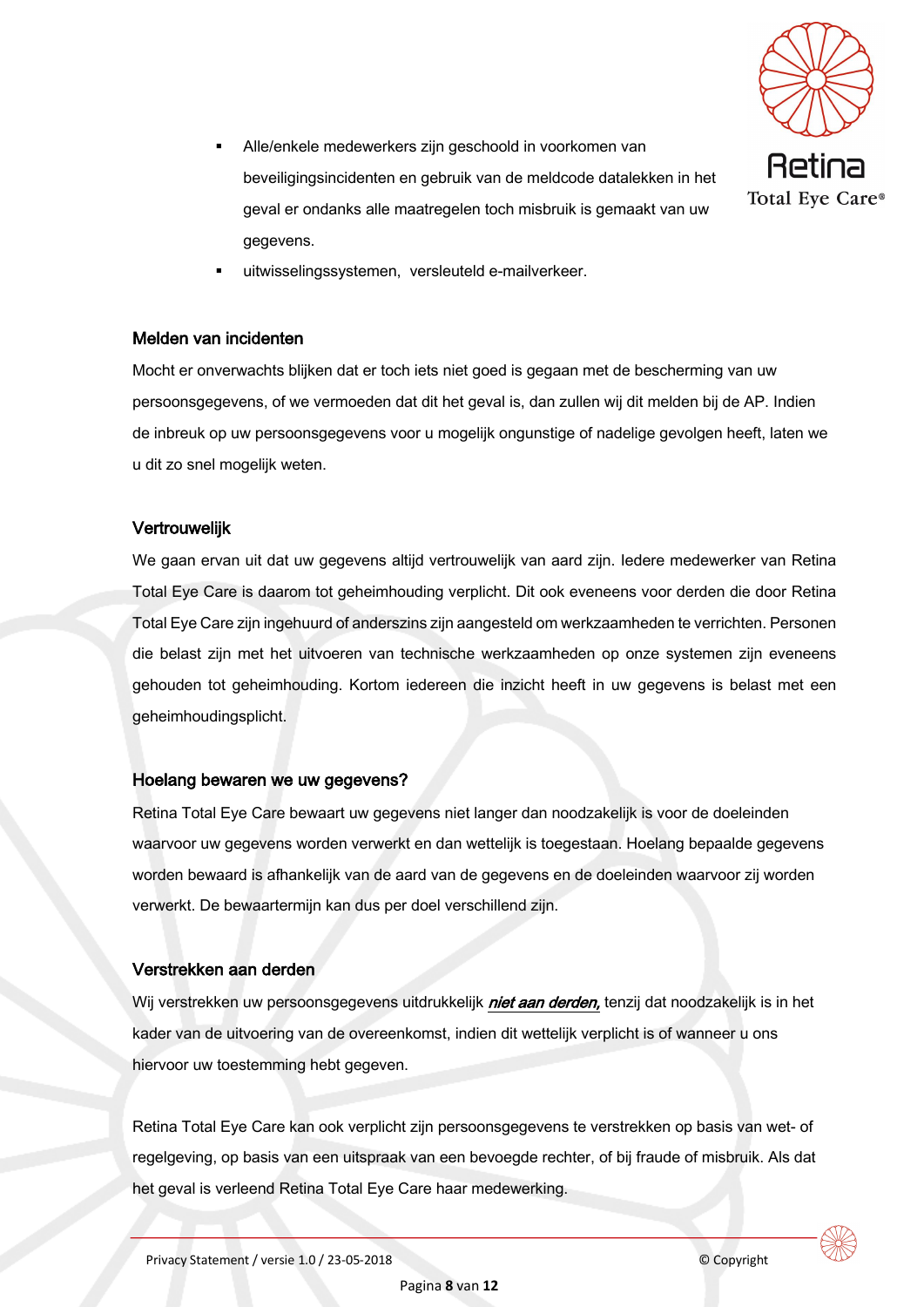

#### Doorgeven van uw gegevens naar landen buiten de Europese Unie

Retina Total Eye Care zal uw gegevens niet doorgeven aan een bedrijf of vestiging in een land buiten de Europese Unie, tenzij daarvoor een modelovereenkomst is gesloten of wanneer u een verklaring hebt getekend waarin u toestemming geeft voor de doorgifte.

## Persoonlijk contact met Retina Total Eye Care

Veel contacten tussen u en Retina Total Eve Care verlopen telefonisch, via formulieren, e-mail of Social media. Persoonsgegevens die u daarbij doorgeeft, leggen we vast als dat nodig is voor onze dienstverlening.

#### Op verschillende manieren contact

Steeds vaker hebben cliënten/patiënten via e-mail, Social media (Facebook, Twitter) of via retina.nl contact met Retina Total Eye Care. Ook sms en chatten wordt ingezet. Natuurlijk wordt ook nog veel informatie uitgewisseld via brieven en formulieren. Het initiatief om contact te hebben kan bij u vandaan komen maar ook van Retina Total Eye Care. De persoonsgegevens die u daarbij aan ons doorgeeft, kunnen door Retina Total Eye Care worden verwerkt. Bijvoorbeeld om uw vragen te beantwoorden, aanbiedingen te doen of om de kwaliteit van onze dienstverlening te verbeteren.

#### Wat doen we met uw IP-adres?

ledereen die internet gebruikt, heeft een IP-adres. Ook als u internet met uw mobiele telefoon. Zonder IP-adres kunt u niet internetten. Retina Total Eye Care houdt IP-adressen bij om u te behoeden voor internetfraude.

#### Wat doen we met uw bezoekgegevens?

Op de websites van Retina Total Eye Care worden algemene bezoekgegevens bijgehouden, zoals de meest bezochte pagina's. Met deze informatie kunnen we de indeling op onze website verder optimaliseren. Ook kunnen deze gegevens worden gebruikt om meer gerichte informatie op de site te zetten. Zo kunnen we onze dienstverlening verder verbeteren. We registreren ook hoe bezoekers door de website van Retina Total Eye Care klikken. Deze gegevens worden alleen intern opgeslagen en bewerkt. Ze worden gebruikt voor statistische analyses van bezoekgedrag, voor fraudebestrijding en om persoonlijke aanbiedingen te kunnen doen.

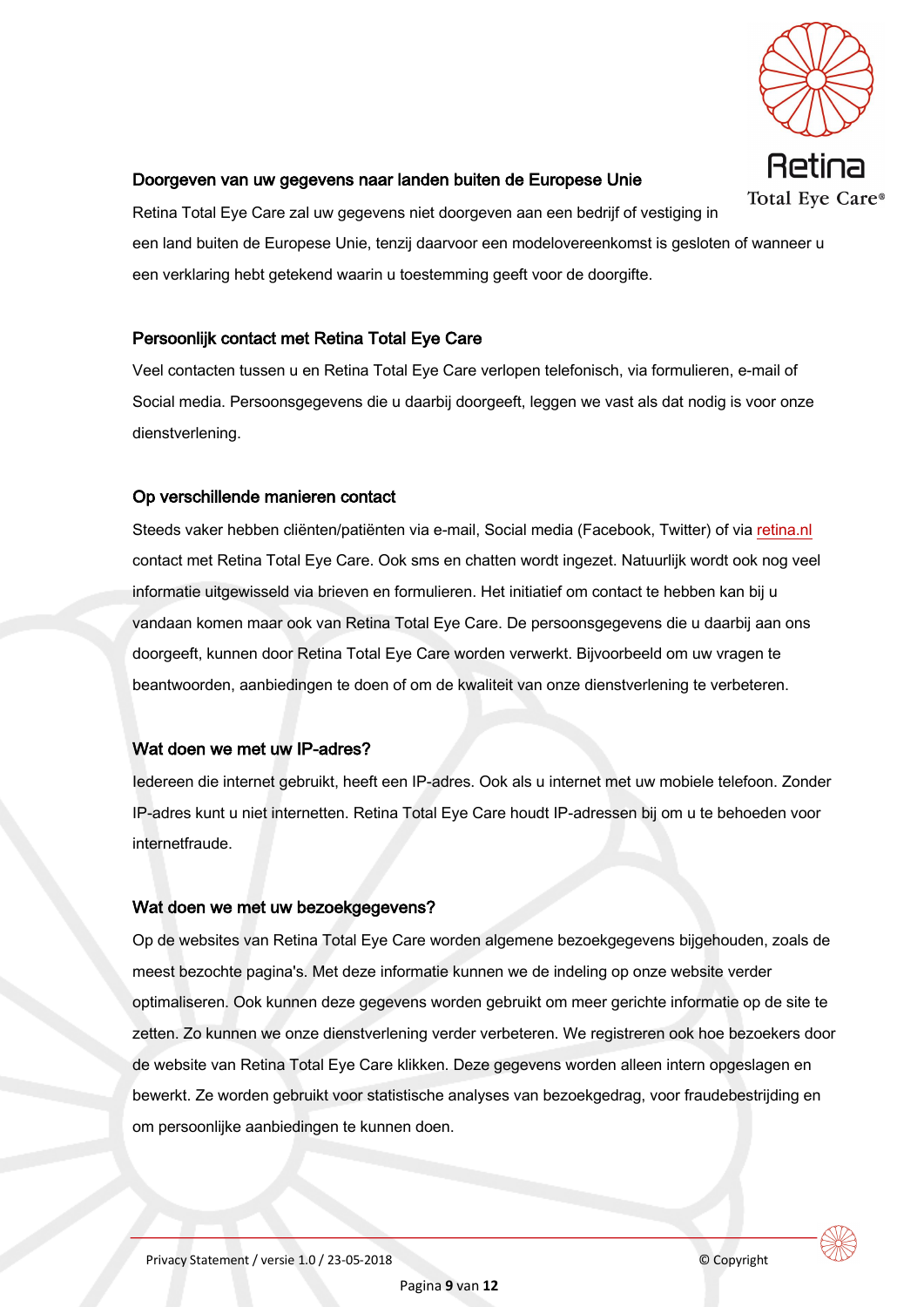

Via onze website wordt een cookie geplaatst van het Amerikaanse bedrijf Google, als deel van de "Analytics"-dienst. Wij gebruiken deze dienst om bij te houden en rapportages te krijgen over hoe bezoekers de website gebruiken. Google kan deze

informatie aan derden verschaffen indien Google hiertoe wettelijk wordt verplicht, of voor zover derden de informatie namens Google verwerken. Wij hebben hier geen invloed op. De informatie die Google verzamelt wordt zo veel mogelijk geanonimiseerd. Uw IP-adres wordt nadrukkelijk niet meegegeven. De informatie wordt overgebracht naar en door Google opgeslagen op servers in de Verenigde Staten.

## Wat zijn uw rechten?

Wanneer Retina Total Eye Care persoonsgegevens van u verwerkt, heeft u volgens de geldende regelgeving bepaalde rechten. Uw rechten zullen hieronder worden toegelicht.

## Wij stellen u op de hoogte als wij persoonsgegevens van u verwerken

Retina Total Eye Care verstrekt voor het verwerken van uw gegevens informatie aan u betreffende onze identiteit, over de doelen waarvoor en de manieren waarop wij uw gegevens verwerken, over de regels die daarop van toepassing zijn, over de rechten die u heeft en hoe u daar invloed op kunt uitoefenen.

Deze informatieverstrekking kan achterwege blijven indien u reeds op de hoogte bent van de verwerking van uw gegevens of indien een mededeling aan u onmogelijk is of voor ons een onevenredige inspanning kost.

#### Inzage in uw gegevens

Bent u cliënt/patiënt van Retina Total Eye Care en wilt u zien welke persoonsgegevens van u bij ons bekend zijn? Dan kunt u gebruikmaken van uw 'Recht van inzage'. We verzoeken u wel specifiek aan te geven welke persoonsgegevens u graag wenst te ontvangen.

## **Recht op rectificatie**

U heeft het recht om gegevens te rectificeren als uw gegevens onjuist of onvolledig zijn. Ook heeft u het recht de gegevens te rectificeren als de gegevens niet relevant zijn voor het doel waarvoor wij ze verwerken, of als uw gegevens in strijd met een wettelijk voorschrift door ons zijn verwerkt.

© Copyright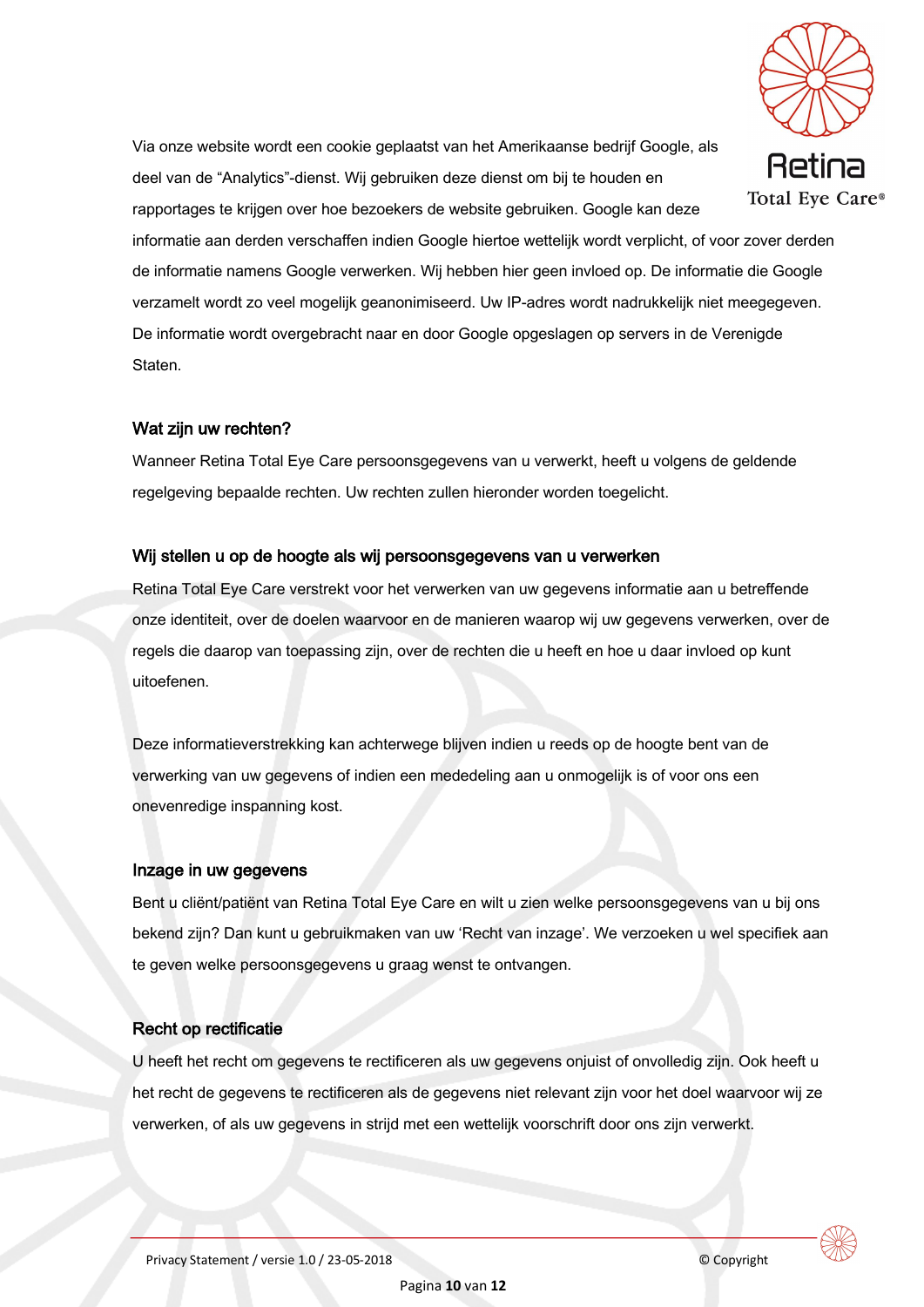

Wij zullen de derde(n) die uw gegevens van ons hebben ontvangen op de hoogte stellen van een eventuele rectificatie, tenzij dit onmogelijk is of van ons onevenredig veel inspanning vraagt.

Wanneer wij inhoudelijk niet eens zijn met de correctie, bieden wij u de mogelijkheid om een verklaring toe te voegen aan uw medisch dossier.

#### Recht op gegevens wissen

Daarnaast heeft u het recht om bepaalde gegevens te laten verwijderen. Bijvoorbeeld wanneer uw gegevens niet langer nodig zijn voor de doeleinden waarvoor we ze hebben ontvangen, u bezwaar maakt tegen de verwerking of wanneer uw gegevens onrechtmatig door ons zijn verwerkt. We kunnen echter niet altijd alle gevraagde gegevens verwijderen, omdat we verplicht (kunnen) zijn om bepaalde gegevens van u te bewaren.

#### Recht op beperking van de verwerking

Ook heeft u recht op beperking van de verwerking van uw gegevens. Het recht op beperking houdt in dat wij uw persoonsgegevens (tijdelijk) niet mogen verwerken en niet mogen wijzigen. Hiervan is sprake indien u de juistheid van de gegevens betwist, indien u van mening bent dat de persoonsgegevens niet langer nodig zijn voor de doeleinden of indien u van mening bent dat de verwerking van uw persoonsgegevens door Retina Total Eye Care onrechtmatig is.

#### Recht van bezwaar

Tegen verwerking van uw persoonsgegevens door Retina Total Eye Care kunt u bezwaar maken indien uw persoonsgegevens worden gebruikt voor andere doeleinden dan noodzakelijk voor de uitvoering van een overeenkomst of noodzakelijk voor het nakomen van een wettelijke verplichting. Bijvoorbeeld wanneer u niet wilt dat wij uw persoonsgegevens gebruiken om u persoonlijke aanbiedingen te doen.

#### Recht op dataportabiliteit

Wanneer u zelf uw persoonsgegevens aan ons heeft verstrekt heeft u in bepaalde gevallen het recht op gegevensoverdraagbaarheid. Dit houdt in dat wij uw gegevens op gestructureerde, gangbare en machineleesbare wijze aan u zullen verstrekken, wanneer u ons daarom verzoekt.